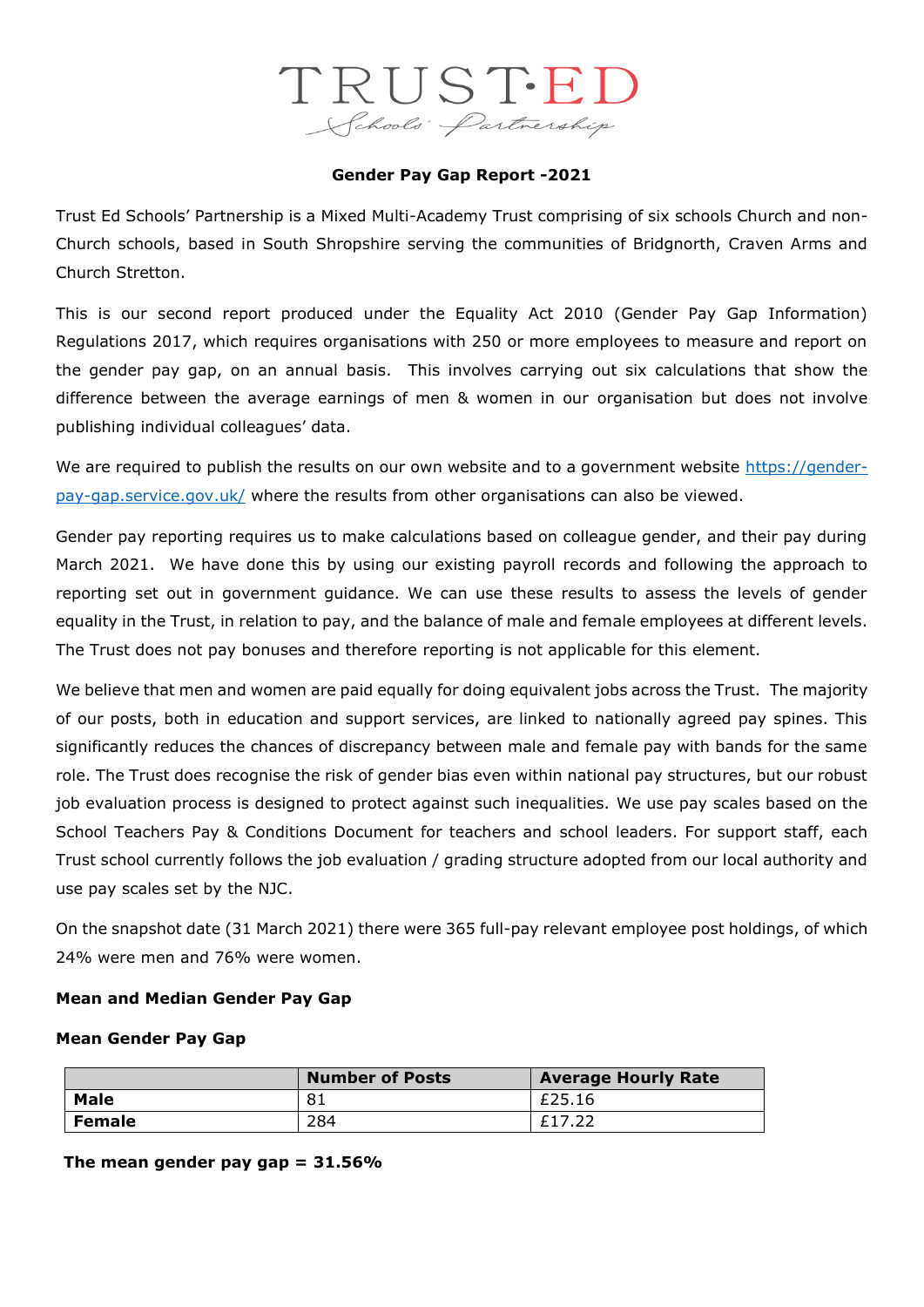#### **Median Gender Pay Gap**

|               | <b>Number of Posts</b> | <b>Average Hourly Rate</b> |  |
|---------------|------------------------|----------------------------|--|
| <b>Male</b>   | 81                     | £29.12                     |  |
| <b>Female</b> | 284                    | £11.27                     |  |

**The median pay gap is 61.30%**

# **Quartile Pay Band Gender Information**

| Quartile              | <b>Male No.</b> | Male % | <b>Female No.</b> | <b>Female %</b> | <b>Total No.</b> |
|-----------------------|-----------------|--------|-------------------|-----------------|------------------|
| <b>Lower 1</b>        | 17              | 18.68  | 74                | 81.32           | 91               |
| <b>Lower Middle</b>   | 11              | 12.09  | 80                | 87.91           | 91               |
| <b>Upper Middle</b>   | 15              | 16.48  | 76                | 83.52           | 91               |
| <b>Upper Quartile</b> | l 38            | 41.03  | 54                | 58.70           | 92               |



# **Who received bonus pay?**

There is no provision for the payment of bonuses at Trust Ed Schools' Partnership, therefore the requirement to report on the proportion of our employees receiving them is not applicable.

# **Difference in Bonus Pay**

No bonuses were paid, so there is no difference in bonus pay.

# **Narrative**

Whilst the Gender Pay Gap for Trust Ed appears high it is important to note that the make up of the workforce across the Trust has a significant impact on the Gender Pay Gap. The profile shows that the majority of staff across the Trust are women. In addition, 58% of staff are part time and of those part time staff 86% are women. Given that the majority of part time roles are in the more lower paid support staff roles this contributes to the Pay Gap. When looking at the Gender Pay Gap between Teacher roles and Support staff this can go some way to explaining how such a large Gap exists overall.

In terms of Support Staff 79% are women and when looking at the Gender Pay Gap for support staff only, the Gap is actually -3.03% for the mean average and is -4.08% for the median average.